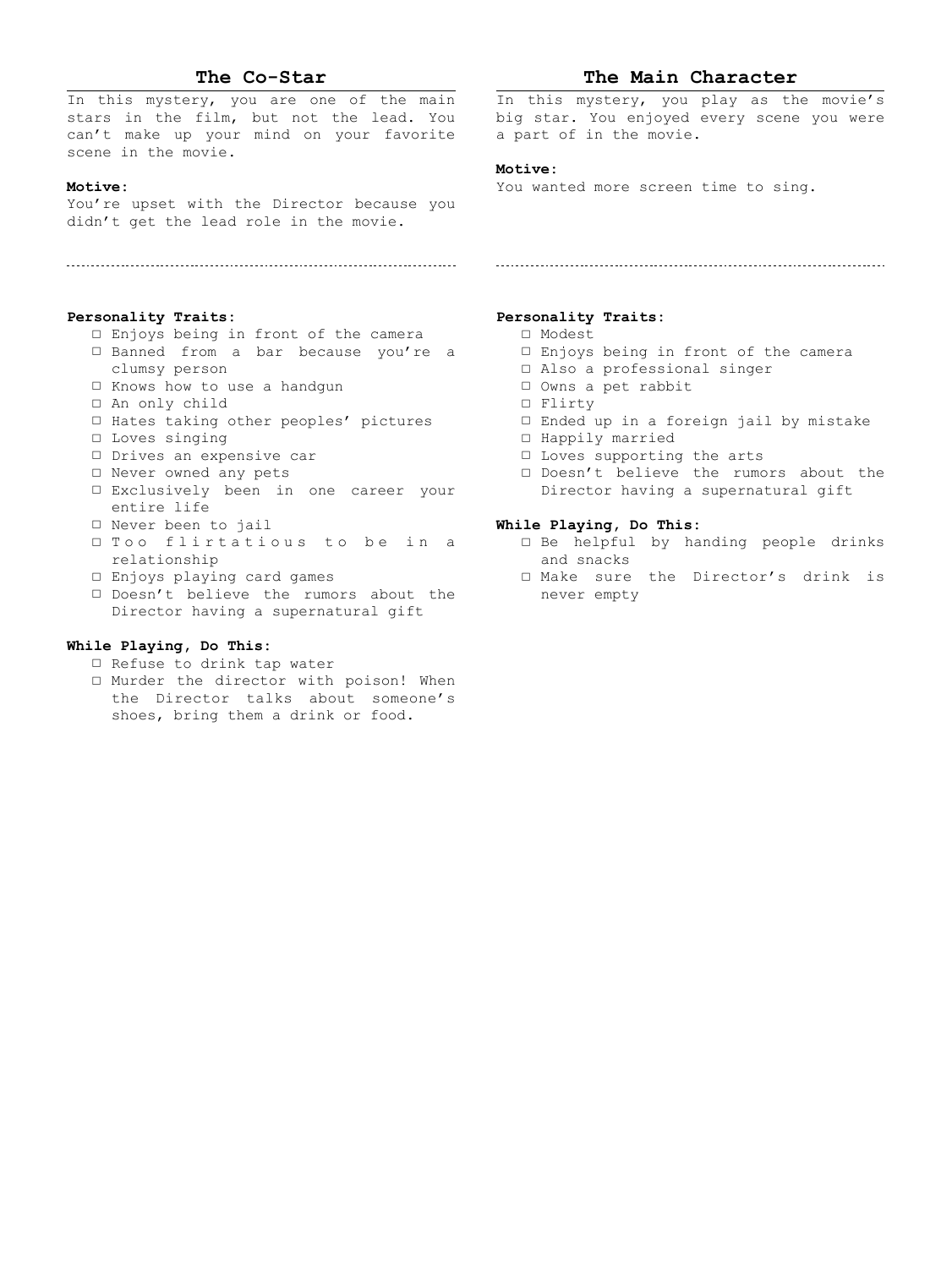# **Minor Character**

In this mystery, you're an up-and-coming performer playing a minor role - but in a big picture that you hope will get you more fans. Your favorite scene in the movie involved animals.

#### **Motive:**

You're upset with the Director because you didn't get the staring role in the movie.

#### **Personality Traits:**

- □ Big Ego
- □ Drives a fancy gas-eating car that goes really fast
- □ Loves street racing
- □ Hates taking other peoples' pictures
- □ Has fish as pets
- □ Previous work experience: model
- □ Blood makes you sick
- □ Loves public art
- □ Has big dreams of being on Broadway
- □ Thinks ghosts are fake

## **While Playing, Do This:**

- □ Photo bomb pictures (i.e. doing something silly in someone else's pictures)
- □ Wager random bets with people

# **The Writer**

In this mystery, you wrote the script for the film. Your favorite scene in the movie was the final battle.

#### **Motive:**

You want more money and a bigger credit.

#### **Personality Traits:**

- □ Quiet
- □ Clumsy
- □ Greedy
- □ Parents died when you were young, so you're close with your older sister
- □ Hates being in front of the camera
- □ Drives a hybrid car
- □ Cat owner, and you like to take funny pictures of your cat
- □ This is career is your life's only profession
- □ Chess is your favorite game
- □ Doesn't drink alcohol
- □ Doesn't believe in the supernatural
- □ Wants to be an Executive Producer for a TV series they're developing

- □ Don't drink tap water
- □ Be helpful by handing people drinks and snacks
- □ Correct grammar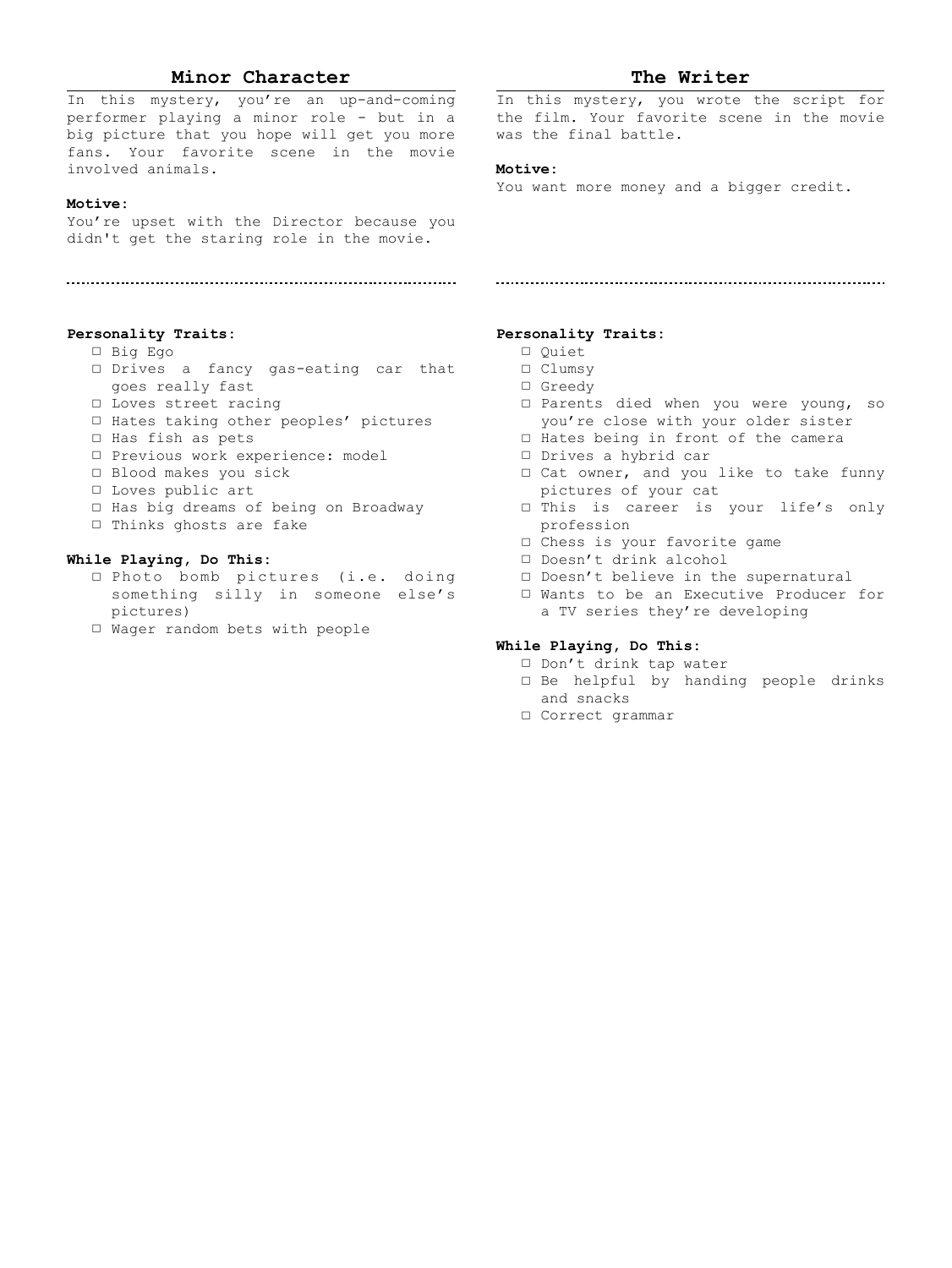# **The Antagonist**

In this mystery, you play the movie's antagonist/villain. Your favorite scene in the movie was the final battle.

#### **Motive:**

You're upset with the Director because they told crew members about your early work in won't let you live down the time you ruined a rather embarrassing low-budget sci-fi an entire's day worth of footage. film.

#### **Personality Traits:**

- □ You enjoy having your picture taken
- □ Drives an electric car
- □ Hates your parents
- □ No pets
- □ Plays guitar for a cover band
- □ You've talked your way out of going to jail one time
- □ Never been in prison
- □ Never met your father
- □ Volunteers for non-profits every week
- □ Sort of believes in the supernatural

## **While Playing, Do This:**

- □ Photo bomb pictures (i.e. doing something silly in someone else's pictures)
- □ Flirt with everyone
- □ Feed the Director

## **Camera Operator**

In this mystery, you play as the movie's camera operator. Your favorite scene in the movie was the big chase.

#### **Motive:**

You're upset with the Director because they

#### **Personality Traits:**

- □ Graceful
- □ Owns a pet snake
- □ Bird photographer on weekends
- □ Prefers to be behind the camera
- □ Only a single job type your whole life
- □ Gets along well with your parents
- □ Optimistic
- □ Fishes in spare time
- □ Thinks they saw a ghost on the movie set
- □ Is a middle child of three

- □ Take peoples' pictures with a camera or your cellphone
	- □ Complement people in their pictures
	- □ Complement people's shoes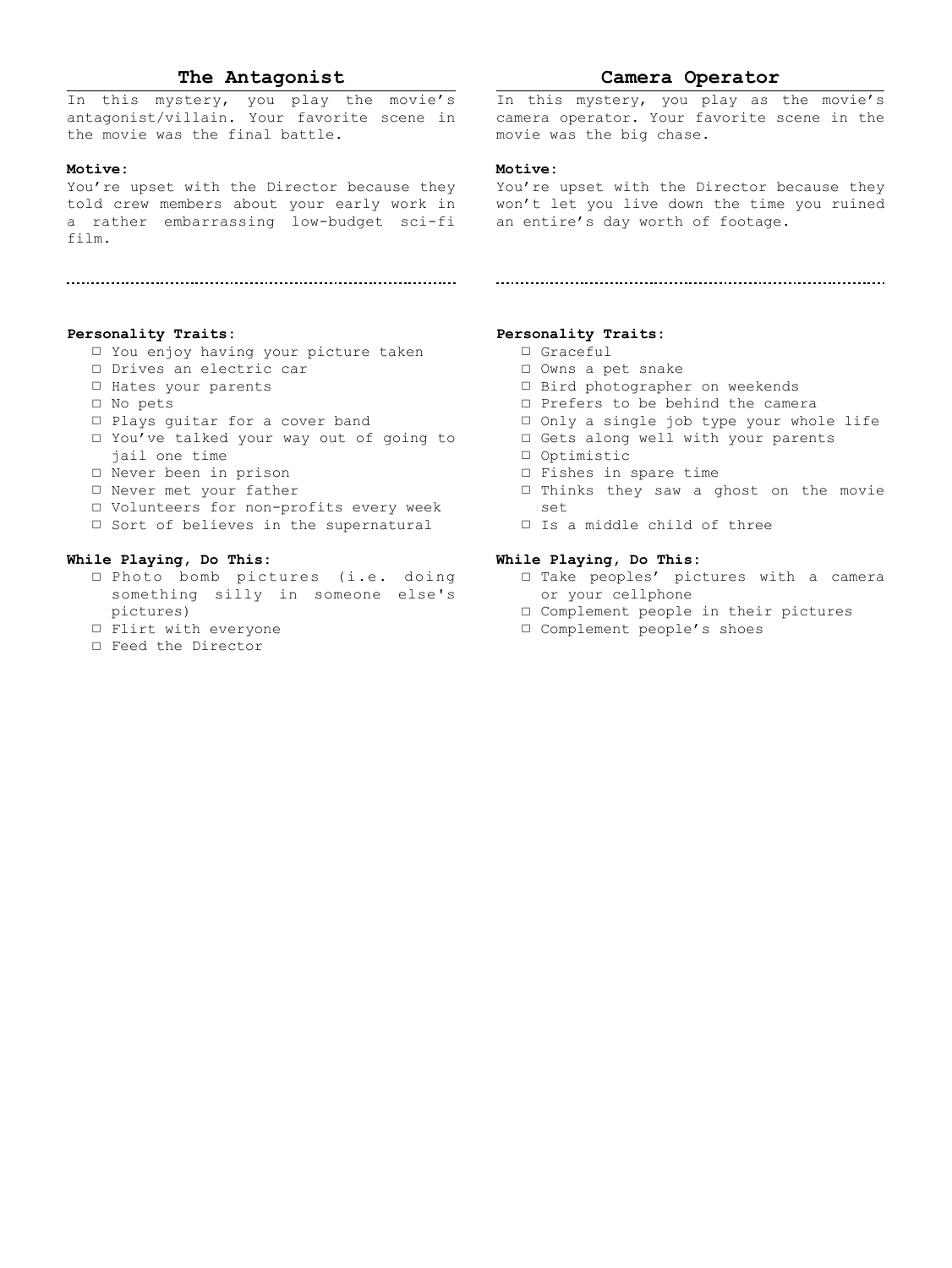# **Costume Designer**

In this mystery, you designed and crafted all of the costumes in the film. Your favorite scene in the movie was the love scene.

## **Motive:**

You're in love with the Director, but the Director has no feelings for you.

#### **Personality Traits:**

- □ Drive a Ford Mustang
- □ Clumsy
- □ Anxious
- □ Camera Shy
- □ Has a pet bird
- □ Once a magician
- □ Unusual fashion sense
- □ Has an older sibling
- □ First reaction to a threat is to seduce them
- □ Optimistic
- □ Kind of believes in the supernatural

#### **While Playing, Do This:**

- □ Complement people's outfits
- □ Insist the Director eats more
- □ Ask people for a loan

# **Gaffer**

In this mystery, you play as the movie's gaffer, which means you were in charge of the lights. Your favorite scene was when the monster first appeared.

# **Motive:**

The Director didn't "understand" your process. You also have a motive for killing the Camera Operator because they would move your lights around.

#### **Personality Traits:**

- □ Graceful
- □ Owns a pet spider
- □ Blackjack player
- □ Loves exploring caves
- □ The only kind of guns you know how to use are in video games
- □ Indifferent to people's beliefs in the supernatural and conspiracy theories

- □ Talk about other guests' shoes
- □ Say negative things about the Camera Operator that inadvertently makes them look like a good person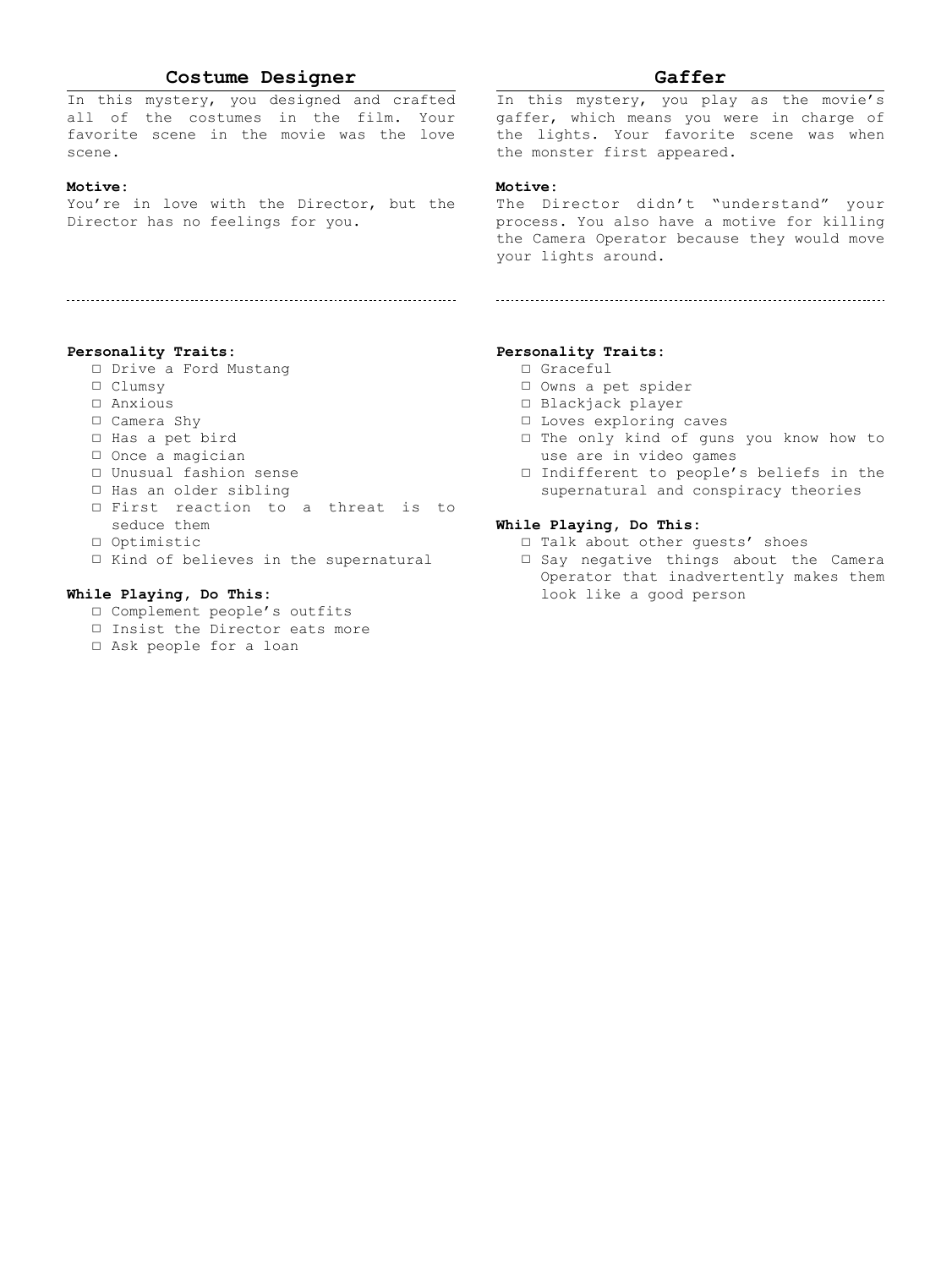# **Reporter**

In this mystery, you play a beloved movie reporter. You have a notepad and ask people questions about the movie and their life.

#### **Motive:**

You're upset with the Director because they won't agree to a one-on-one interview.

#### **Personality Traits:**

- □ Stays behind the camera
- □ A little bit clumsy
- □ Drives an eco friendly car
- □ An only child
- □ Travels too much to own any pets
- □ Learned how to use a gun during a session with a famous celebrity
- □ Egotistical
- □ Award Winner
- □ Breaks up fights and disagreements

## **While Playing, Do This:**

- □ Take peoples' pictures with a camera or your cellphone
- □ Ask people about their favorite foods
- □ Interview everyone about the movie

# **Boom Operator**

In this mystery, you operated the microphones. Your favorite scene in the movie was the romantic moment.

#### **Motive:**

You're in debt to the Director and would be glad if the Director died.

# 

## **Personality Traits:**

- □ Drives a tiny, cheap car
- □ Lives in parent's basement
- □ Has an older bother who is an actor
- □ Owns a pet lizard
- □ Card player
- □ Has done various odd jobs
- □ Wants to go to Mars □ Loves to play Dungeons and Dragons

- □ Try to say, whenever possible, "I think we're being watched."
- □ Ask people about their favorite podcasts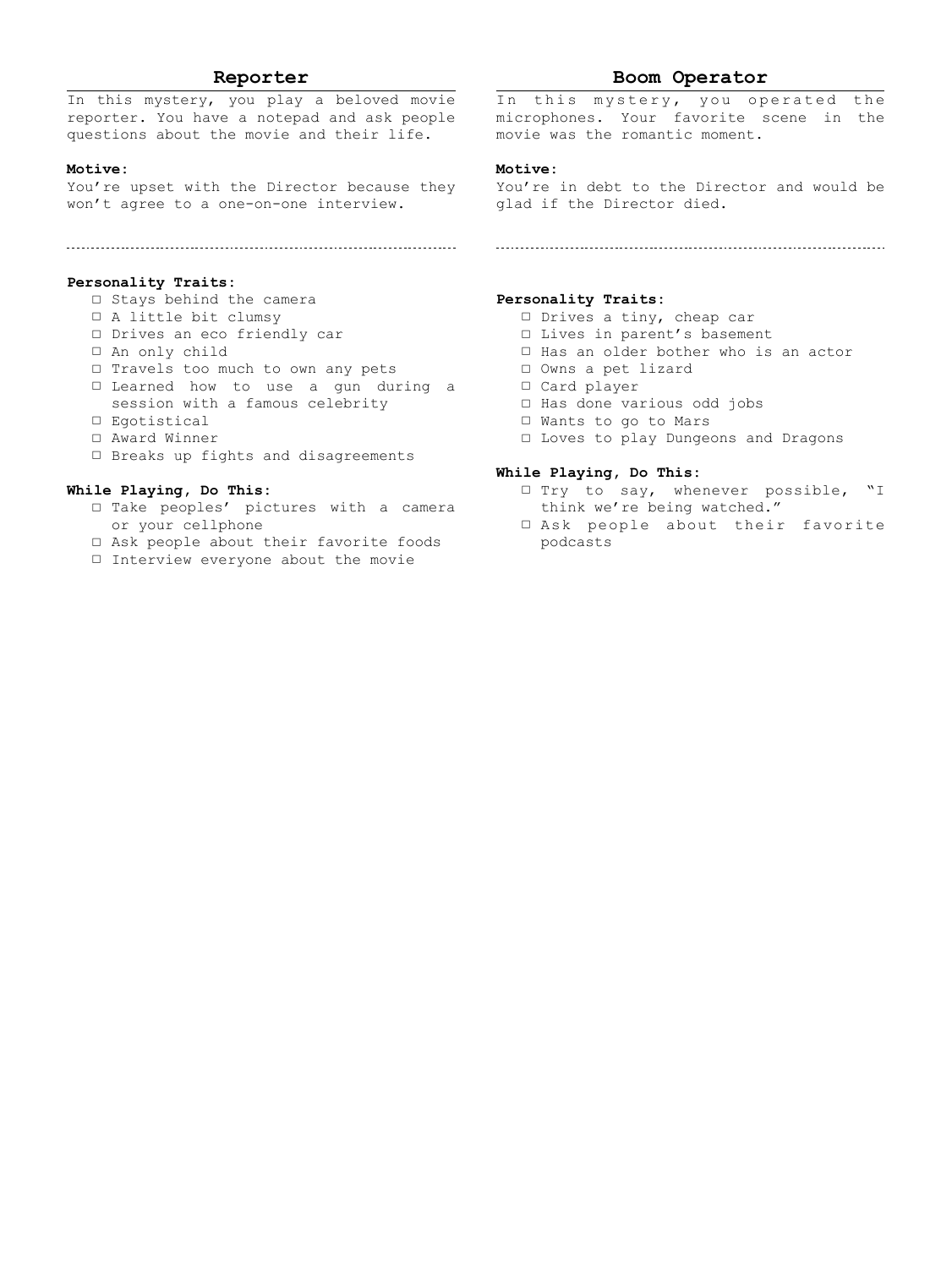# **Stunt Coordinator**

In this mystery, you planned out all of the stunts and fight scenes. Your favorite scene involved a death-defying stunt.

#### **Motive:**

The Director was using your past safety violations to blackmail you.

## **Personality Traits:**

- □ Drives a truck
- □ Married
- □ Been to jail for trying to rescue turtles
- □ Expert shooter and sword fighter
- □ Worked with famous martial artists
- □ Makes sure every is safe
- □ Faithful

# **While Playing, Do This:**

- □ Tell Dad Jokes
- □ Act out trying to stab the Director when the Director isn't looking at you
- □ Ask people about their previous job
- □ Tell everyone how special they are

# **Production Assistant**

In this mystery, you were a production assistant and this was your first major movie. Your favorite scene in the movie was the funny bonus scene after the credits.

# **Motive:**

The Director found out about you stealing food from craft services to take back home.

# **Personality Traits:**

- □ During the movie, you broke one of the lights
- □ Previous job: waiting tables
- □ At casinos, you pass on the card games and head for the roulette table
- □ You consider yourself to be a lucky person
	- □ High school science fair second place winner
	- □ Ignorant about life and how the world works

- □ Ask people to take your picture
- □ Tell lies about places you've visited and when describing the place, describe things that are obviously not there (like visiting the Statue of Liberty in Portland)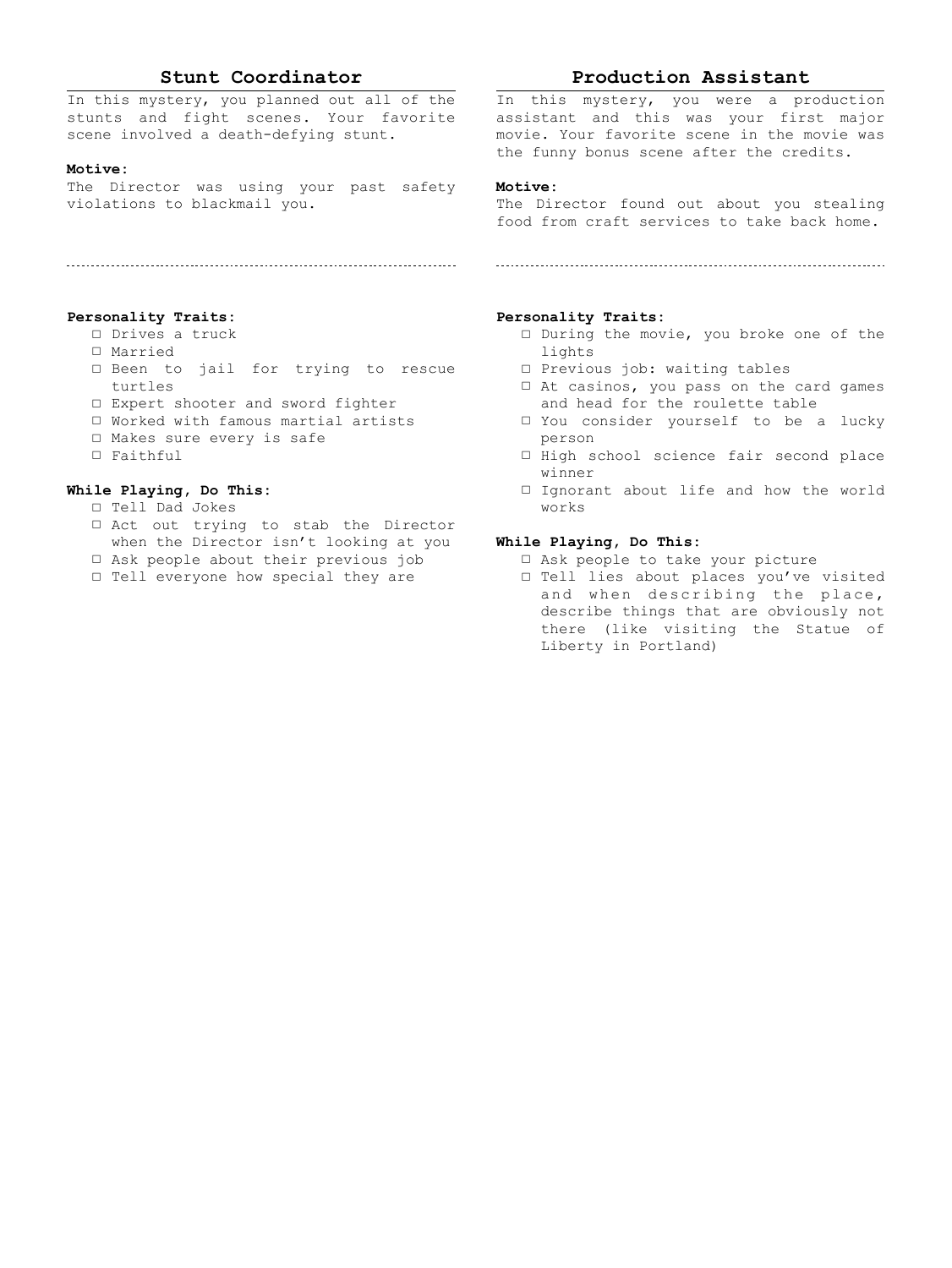# **Makeup Artist**

In this mystery, you were responsible for the casts' makeup. You love the close up shots that show off your talents.

#### **Motive:**

As an artist, you hated when the Director had the performers do things that would ruin your makeup.

#### **Personality Traits:**

- □ Overconfident
- □ Skillful
- □ Also a Painter
- □ Has a romantic crush on the Camera Operator
- □ Playful
- □ Dancer
- □ Cat owner
- □ Wants to be visited by an alien
- □ Loves naps
- □ Wants to win an award, but hasn't yet

# **While Playing, Do This:**

- □ Insist on applying a touch of makeup for everyone
- □ Ask people about their families

# **Property Department Manager**

In this mystery, you were in charge of the props used in the movie. Your favorite scene is when the antagonistic broke through the glass window.

# **Motive:**

People were moving your props and personal items around as a prank when you weren't looking, and the Director wouldn't make them stop.

#### **Personality Traits:**

- □ Hyper
- □ Skilled crafter
- □ Glassblowing instructor
- □ Gets along with others well
- □ Environmentally friendly
- □ Believes in aliens
- □ Paranoid
- □ Thinks there is a government conspiracy surrounding the Director

- □ Go around the place, pick up objects and do something funny with them, but keep it clean
- □ Ask people about their previous job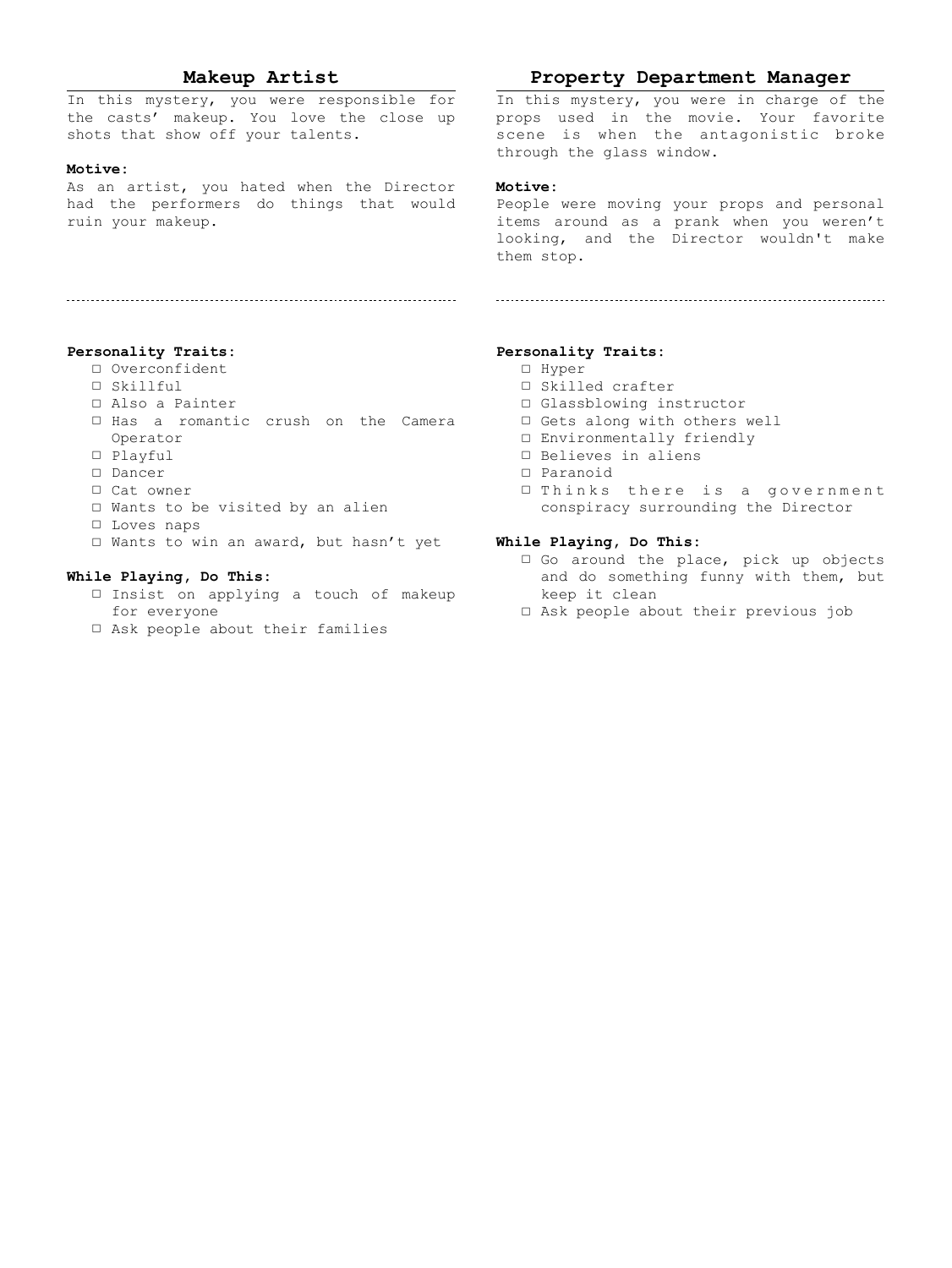# **Star's Agent**

In this mystery, you play the role of an agent for the film's lead performer. You have no idea what the movie is about.

#### **Motive:**

As an agent, you wanted your star to be paid much more.

# **Movie Fan**

In this mystery, you are a fan that won a prize to be at this party through an Internet contest on the Director's website. You haven't seen the movie yet, so when people start taking about various scenes in it, you cover your ears.

## **Motive:**

You're upset with the Director for leaving the autograph signing session right before it was your turn.

# **Personality Traits:**

- □ Doesn't pose for pictures
- □ Before current job, you were a lawyer

- □ Drives an expensive car
- □ You have posted funny pictures of your cat online
- □ You have blackmail on one of the cast members at the party
- □ Grouchy, unless it's about cats or money
- □ Thinks everything is a hoax
- □ Wants to see the world, but is too busy

#### **While Playing, Do This:**

- □ Pretend to be working and/or talking on the phone
- □ At some point, talk to the Director about getting more money for your client and get upset when they decline

#### **Personality Traits:**

- □ Shy
- □ Optimistic
- □ Professional Podcaster
- □ Owns two dogs
- □ Cares about the planet

- □ Go around with all of the cast, getting a picture taken of yourself with them.
- □ Agree with random people. For example, someone says they drive a Ford Truck, reply, "I drive a Ford Truck too."
- □ Don't agree with everyone and make sure your agreements don't contradict anything else you've agreed with.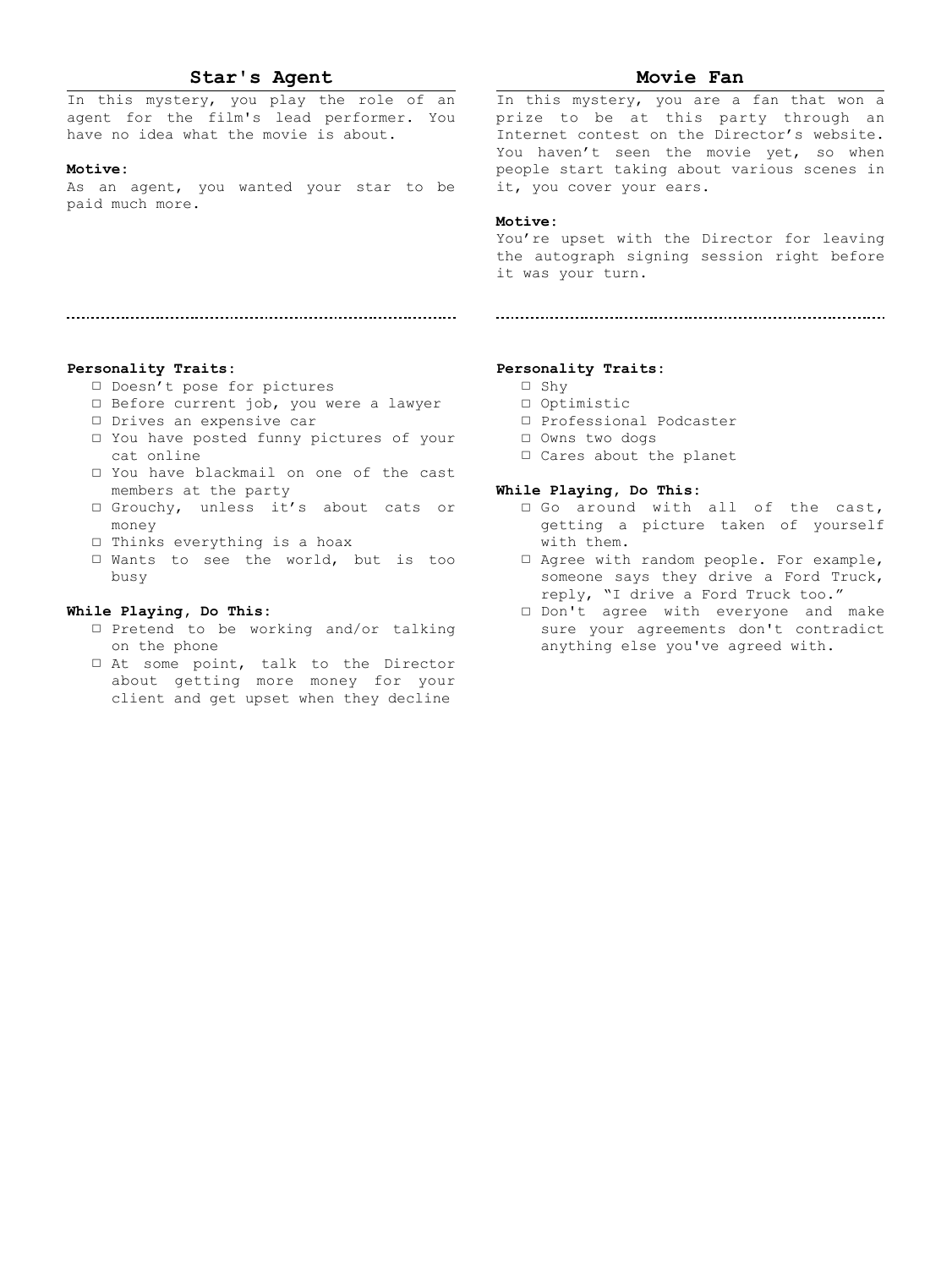## **Producer**

In this mystery, you are the movie's producer. You were the Director's boss and tried to keep everyone from spending too much money.

# **Motive:**

The Director went way over budget on the movie.

## **The Romantic Interest**

In this mystery, you were the romantic interest for the main character in the movie. Your favorite scene in the film was the one with the sunset.

# **Motive:**

The Director wanted the dog to die in the movie, but you convinced them not to kill off the dog. Even though the Director listened to you, you are still upset that they even considered the idea.

**Personality Traits:**

- □ Calm
- □ Great with money
- □ Owns a label maker
- □ Hates cellphones
- □ Owns a dog
- □ Went to court once, but never to jail
- □ Never gambled
- □ Oscar Winner
- □ Likes to take bike rides
- □ Comes from a large family
- □ Once owned a food truck

# **While Playing, Do This:**

- □ Tell fictional ghost stories
- □ Tell people the Director tends to lie

#### **Personality Traits:**

- □ Center of attention
- □ Bad with money
- □ Has a personal driver
- □ Can't legally drive
- □ Loves singing
- □ Owns a tiny dog
- □ Recently did a photo session for a big ad campaign
- □ Never gambled
- □ Golden Globe winner
- □ Allergic to bees
- □ Believes they saw a UFO once
- □ Has a personal trailer
- □ Only child

- □ Sign autographs
- □ Ask people what they like about you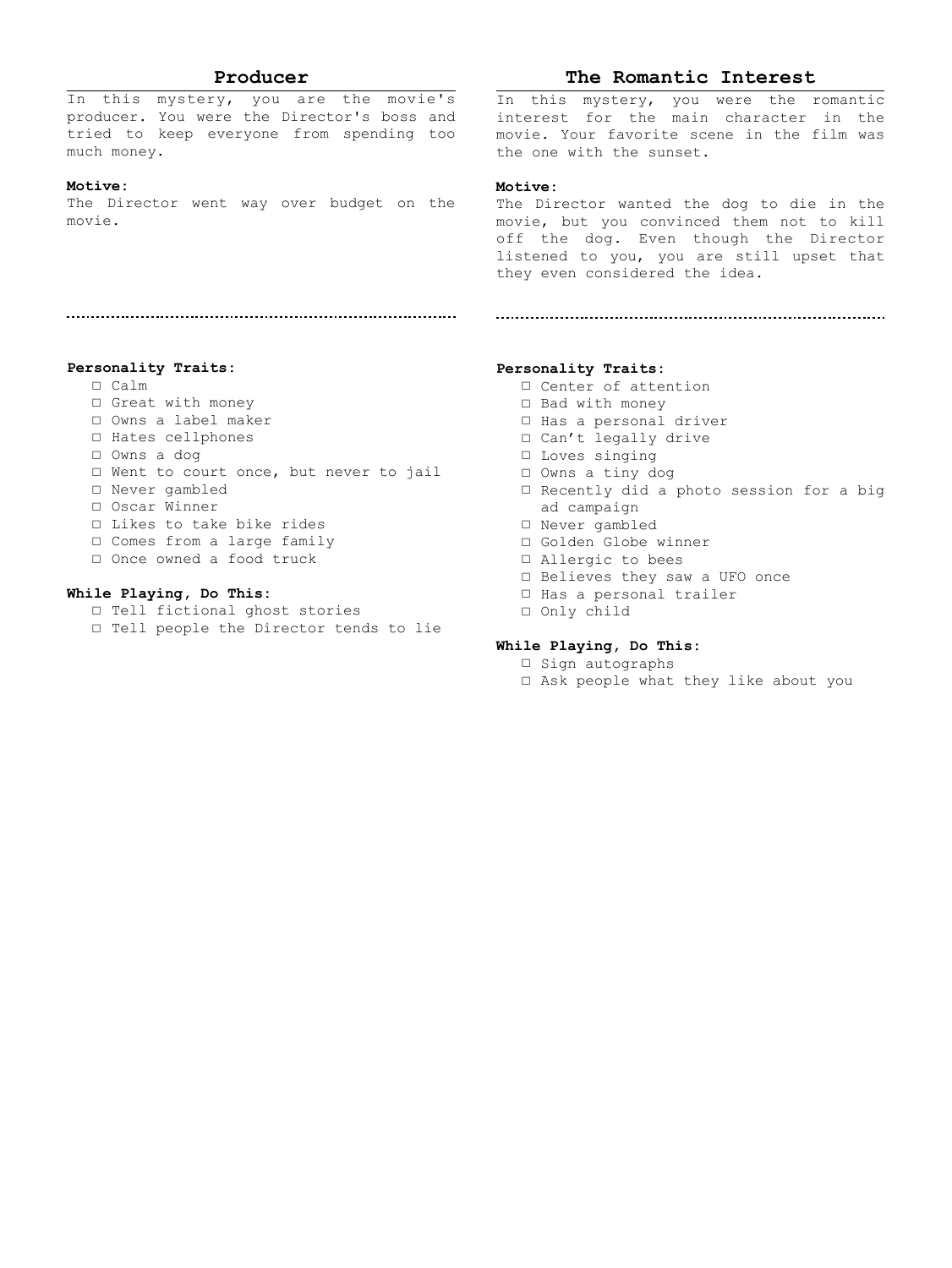# **Music Star**

In this mystery, you are a famous singer/ songwriter. You haven't seen the movie and don't have much desire to see it either even though it features one of your songs.

#### **Motive:**

You wanted to be in the movie, but the Director didn't have a part for you to play.

# **Set Designer**

In this mystery, you designed and constructed all of the movie's sets. Your favorite scene in the movie was the handheld shot of people running around on one of your sets.

#### **Motive:**

You are an environmentally friendly person, but the Director was not. The Director destroyed your sets afterwards and didn't recycle anything.

# **Personality Traits:**

- □ Grammy Winner
- □ Owns autographed guitars
- □ Spiritual with nature
- □ Can't legally drive
- □ Owns all kinds of pets
- □ Recently did a photoshoot for a big ad campaign
- □ Hates Gambling
- □ Loves cookies
- □ Loves singing
- □ Insists that people recycle
- □ In an unannounced relationship with a celebrity
- □ Goes to the gym
- □ Supports the Make-A-Wish Foundation

#### **While Playing, Do This:**

- □ Talk about other parties you've attended in the past, and why those parties were so much better than this one
- □ Complement people in their pictures

## **Personality Traits:**

- □ Environmentally friendly
- □ Great at fixing things
- □ Isn't married
- □ Has a younger sister
- □ Doesn't like or own guns
- □ No pets
- □ Recently did a photoshoot for a big ad campaign
- □ Never gambled
- □ Won award related job
- □ Hates singing
- □ Doesn't need coffee

- □ Offer to fix things □ Offer to get people food
-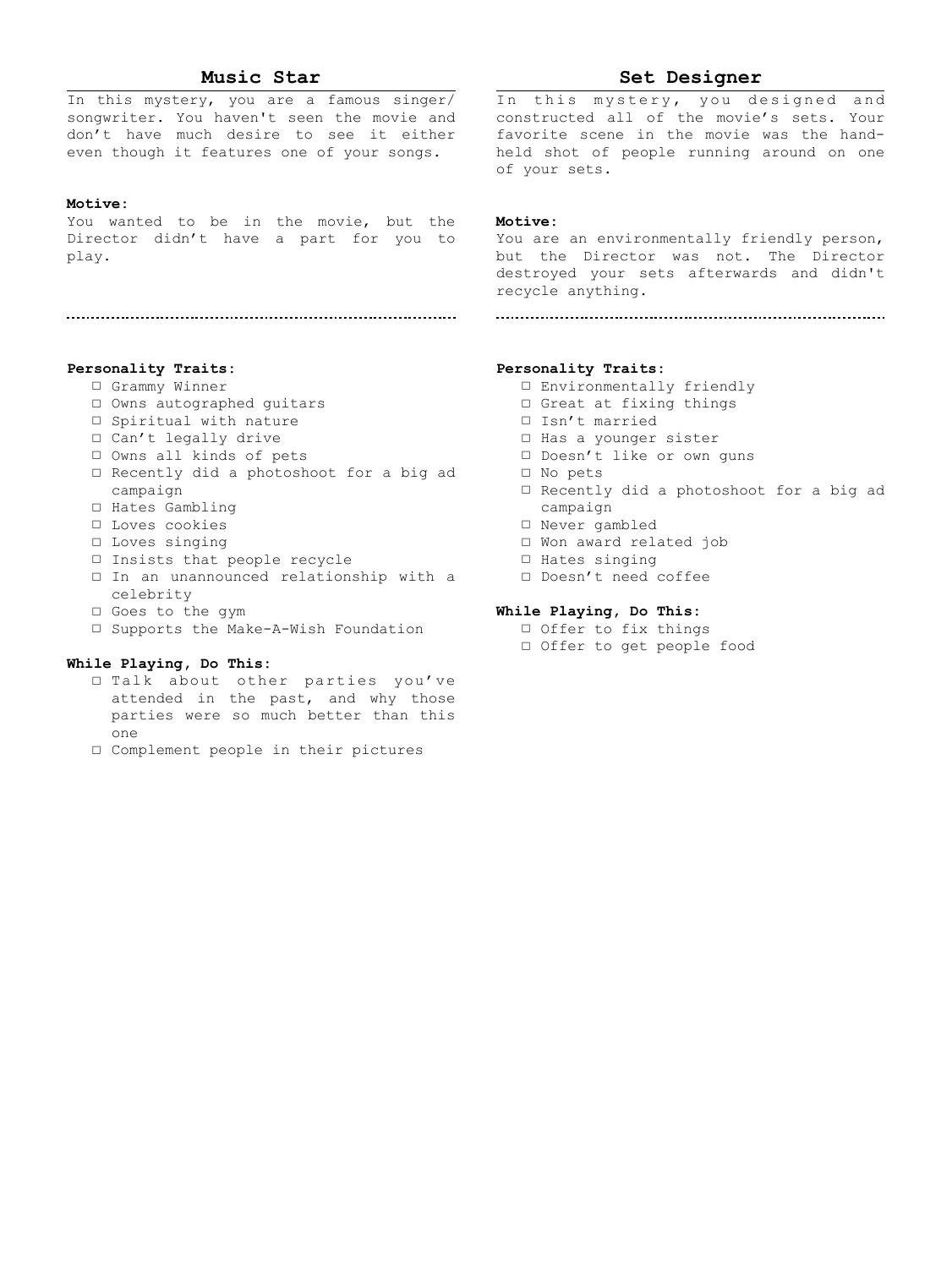# **~ The Director ~**

As the host in this mystery, there are personality traits from other characters that will influence how The Director should act. Listed below are relevant facts to remember.

- □ You went way over budget
- □ Don't offer or promise anyone more money, royalties, or bigger credits
- □ Accept any food or drink from anyone
- □ You're not an environmentally friendly person and you destroyed the movie sets
- □ You're not a fan of musical numbers
- □ You don't like doing interviews
- □ Tell people how The Antagonist starred in an embarrassing low-budget sci-fi film
- □ Tease the Camera Operator about ruining an entire's day worth of footage
- □ You have no romantic feelings for anyone
- □ The Boom Operator owes you money
- □ You have blackmail on the Stunt Coordinator for safety violations
- □ You caught the Production Assistant stealing food
- □ You don't care about other people's craft or work as much as they would like to be appreciated
- □ You didn't stop any set pranks
- □ You don't remember your fans
- □ You think the dog should've died in the film
- □ You think who you casted were the best for their role

#### **To Trigger Your Death:**

□ Talk about people's shoes. That's the cue for the murderer to offer you a poisoned snack or drink. Die a few minutes later.

# **The Suggested Script**

"Thank you, everyone, for coming to my murder mystery party. The game is simple. We are all gathered here to celebrate the completion of my fictitious movie, which I directed. As for the movie's plot, we all decide what happened in the film as the game unfolds. There are conversation topics for your characters to share about the movie's story, but this game is all about improv and making stuff up as we go along.

You'll each have a card with various facts about your character. During the game, learn what you can about the other players while revealing all of the facts about yourself from your character and personality cards. If you're unsure what questions to ask, take one of your personality traits and turn it into a question.

Most of you at this party will have a motive for killing me, which you'll need to reveal when I'm not around you in a gossipy manner. This task should be easy since most of you here like talking about me behind my back.

After a while, I will drop dead. Please read the note in my hand. It will keep the story moving and turn the game into a scavenger hunt. You'll have two minutes to gather up as many clues as possible that I've hidden throughout [this room.] When time is up, my spirit will arise to ask all the guests [to point to whom they believe to be the murderer OR discuss who they believe killed me, sharing any clues they found to back up their information, and take a vote]. Afterward, the murderer will then confess."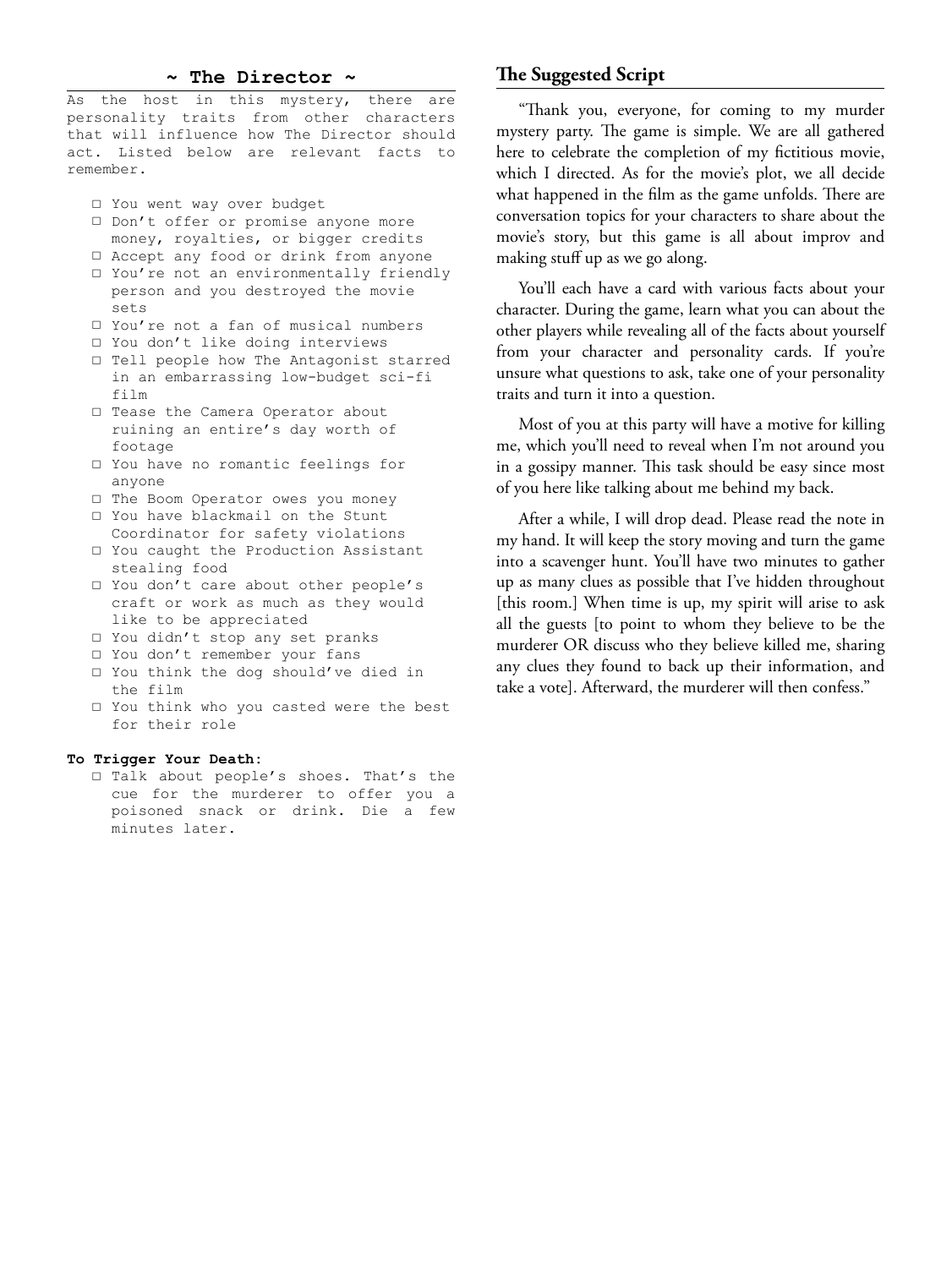| The murderer does<br>not have a cat                |    |
|----------------------------------------------------|----|
| The murderer does<br>not have a cat                |    |
| The murderer does<br>not have a cat                |    |
| The murderer does<br>not have a pet spider         |    |
| The murderer does<br>not have a pet spider         | 11 |
| The murderer does<br>not have a pet spider         | li |
| The murderer does<br>not have a dog                |    |
| The murderer does<br>not have a dog                |    |
| The murderer does<br>not have a dog                |    |
| The murderer likes to<br>be in front of the camera |    |
| The murderer likes to<br>be in front of the camera | h  |
| The murderer likes to<br>be in front of the camera | h  |
| The murderer<br>is clumsy                          | h  |
| The murderer<br>is clumsy                          |    |

# The murderer is clumsy

The murderer drives a fancy car

The murderer drives a fancy car

The murderer drives a fancy car

The murderer doesn't ke to drink tap water

The murderer doesn't ke to drink tap water

The murderer doesn't ke to drink tap water

The murderer enjoys singing

The murderer enjoys singing

The murderer enjoys singing

The murderer knows ow to use a real gun

The murderer knows ow to use a real gun

The murderer knows ow to use a real gun

The murderer has never been to jail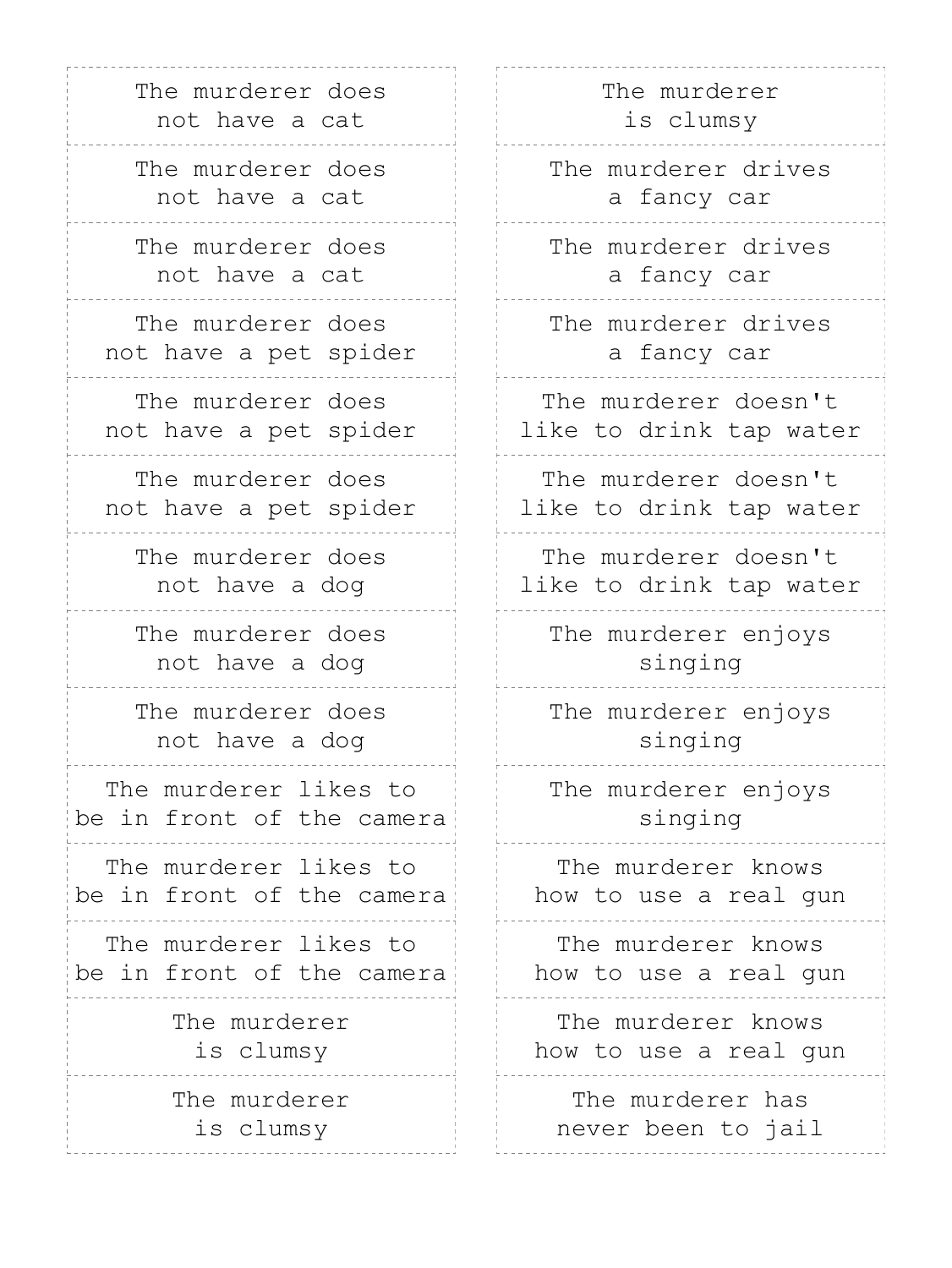| The murderer has    | The murderer may           |  |
|---------------------|----------------------------|--|
| never been to jail  | have flirted with you      |  |
| The murderer has    | The murderer may           |  |
| never been to jail  | have flirted with you      |  |
| I was               | The murderer may           |  |
| poisoned            | have flirted with you      |  |
| I was               | The murderer has had       |  |
| poisoned            | only one kind of job       |  |
| I was               | The murderer has had       |  |
| poisoned            | only one kind of job       |  |
| The murderer enjoys | The murderer has had       |  |
| card games          | only one kind of job       |  |
| The murderer enjoys | The murderer does not      |  |
| card games          | have a pet snake           |  |
| The murderer enjoys | The murderer does not      |  |
| card games          | have a pet snake           |  |
| The murderer is     | The murderer does not      |  |
| an only child       | have a pet snake           |  |
| The murderer is     | The murderer does not like |  |
| an only child       | to take peoples' pictures  |  |
| The murderer is     | The murderer does not like |  |
| an only child       | to take peoples' pictures  |  |
| The murderer is     | The murderer does not like |  |
| not married         | to take peoples' pictures  |  |
| The murderer is     | Try Again!                 |  |
| not married         | Not A Clue!                |  |
| The murderer is     | Try Again!                 |  |
| not married         | Not A Clue!                |  |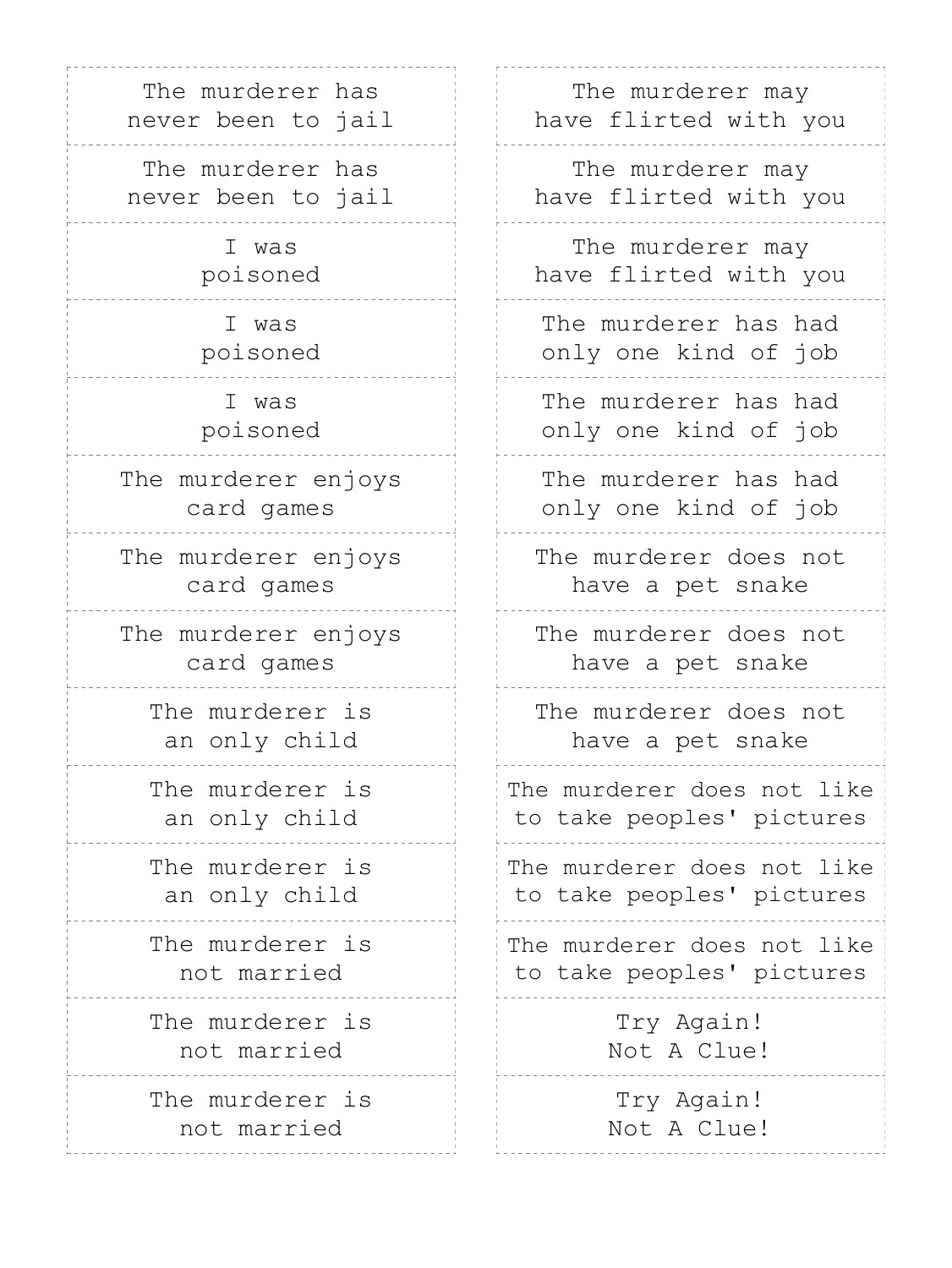# **Adjustments for Playing Virtually**

The Movie Murder Mystery Party game can be played online through a video conference app or system with some adjustments.

In advance, email everyone the necessary instructions, character details, and three clues about the murderer. You can get elaborate and physically mail players the information if you wish. Ensure everyone gets a different set of clues, including the murderer, so that they can cast doubt and suspicion toward other players. Depending on the virtual platform, you can also release clues as text messages or in group rooms.

As the host, you'll have to lead the discussion, so everyone gets a chance to talk about themselves. I've included a script that uses the plot device that the press is part of the video conference to help felicitate conversations.

As you learned in the physical version of the game, the Director dies via a poisoned item given by the murderer during a triggered code-phrase. To make that death happen virtually, you as the Director throughout the game would open gifts sent to you by the cast and crew in celebration of the movie's release. As for what gifts you get, you can simply unwrap/unbox stuff you already own. Have fun with it. You can attach name tags to the gifts and question the gift-giver about the item.

The gift that kills you will be a consumable item, like a cookie or a bottle of wine. You'll need to change one of the personality traits of the murderer (attached to the costar, but remember you can mix and match personalities).

Replace: "Murder the Director with poison! When the Director talks about someone's shoes, bring them a drink or food."

And swap out with: "For every gift I the Director open, take credit or co-credit for it. However, do not take credit for [item] as that will be the item you placed the poison in to kill me."

For the most part, all the character personalities transition to a virtual platform rather well. For the actions that have players giving items or taking photos, change them to suggesting to other players that they do the task. For example, a character wouldn't provide the Director with water, but they can insist the Director stay hydrated. Make whatever changes you see fit when delivering the character information.

Feel free to walk away from the conversation from time to time, using answering the door to get a new gift or another excuse, so the players can talk behind your back and gossip why they hate you.

When you feel like everyone has gotten to know the characters, eat the poisoned item. While this would technically be the last gift, I would not reveal that it is the last gift, so it comes as a shock when you die. Die in whatever dramatic fashion you wish, falling off the screen. If you want, you can come back to life by having the antidote handy because you have psychic powers and knew this would happen. Do this after the murderer confesses.

# **The Letter to Players**

Below is a sample letter for you to send to players in advance explaining the game. Change the parts needed to fit your gaming session.

"Thank you for joining me to play a movie-themed virtual murder mystery party game. The game is simple. We'll meet via [Zoom] for a press conference as we also celebrate the completion of my fictitious movie, which I directed. As for the movie's plot, we all get to decide what happened in the film as the game unfolds. I have some interview questions I'll ask everyone on behalf of the press, but this game is all about improv and making stuff up as we go along.

I'll lead the conversation by asking a series of questions while unwrapping the gifts I've received. I'll also leave the room at times to get the gifts, so use that moment to share your reason for wanting me dead. At some point during the night, I'll die, and it will up to everyone to discuss who killed me. You may publicly share the clues I've sent you, text your friends/allies privately as a trade, or you can lie. When you all feel you've reached a conclusion, take a vote, and the murderer will reveal themselves and why they did it.

Include below are the details about your character and three different clues about the murderer. Feel free to dress up as we'll have awards too."

- Include character information
- Include meeting details, such as time and platform
- Include three clues about the murderer